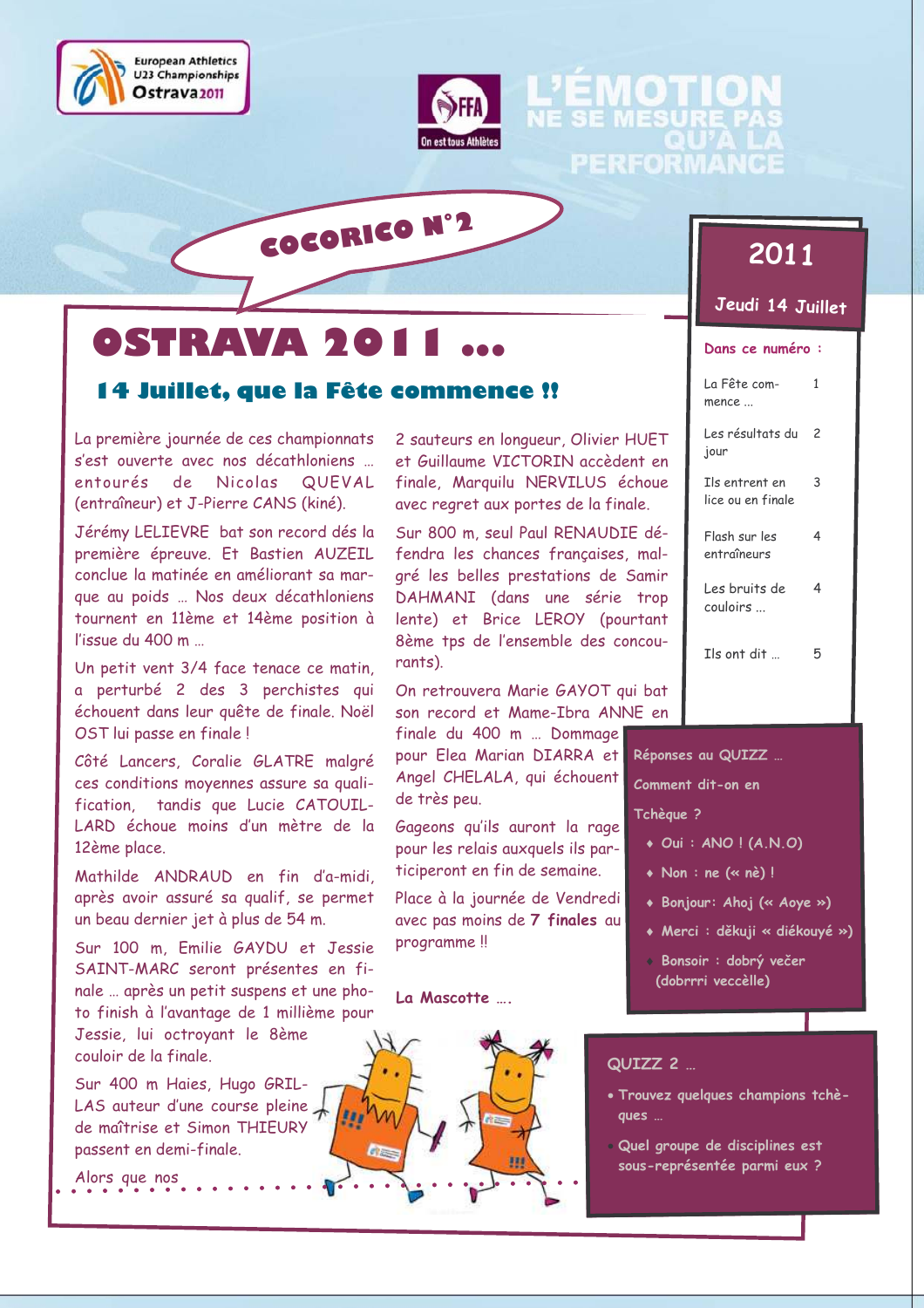| Les résultats du Jour                                                                              |  |
|----------------------------------------------------------------------------------------------------|--|
| Décathlon H : à l'issue de 5 épreuves                                                              |  |
| Jérémy LELIEVRE : 10"95 (872) / 6,97 m (807) / 14,33 (749) / 1,80 m (627) / 49"07                  |  |
| 14ème: 3913 pts                                                                                    |  |
| Bastien AUZEIL: 11"54 (744) / 7,18 m (857) / 15,35 (811) / 1,98 m (785) / 51"39<br>11ème: 3949 pts |  |
| Perche H:                                                                                          |  |
| Noël OST, qualifié (5,10m)                                                                         |  |
| Alexandre MARCHAND, non Qualifié (4,95m) / Alexandre FEGER, NQ (4,95 m)                            |  |
| Disque F:                                                                                          |  |
| Coralie GLATRE, qualifiée (50,87 m)                                                                |  |
| Lucie CATOUILLARD (48,46 m, 14ème en qualif)                                                       |  |
| 100m:<br>Jessie SAINT-MARC : 11"68 en série / 11"75 en demi-finale (Qualifiée)<br>۰                |  |
| Emilie GAYDU : 11"60 en série / 11"74 en demi-finale (Qualifiée)                                   |  |
| Orlann OMBISSA-DZANGUE: 12"02 (20ème des<br>۰                                                      |  |
| séries)                                                                                            |  |
| Benjamin GEORG : 10"83 (19ème des séries)                                                          |  |
| Dylan RIGOT: 10"80 (18ème des séries)                                                              |  |
| Ben BASSAW : 10"70 (14ème des séries)<br>400m Haies:                                               |  |
| Karen JEAN-FRANCOIS : 60"71 ( des séries)                                                          |  |
| ш<br>Hugo GRILLAS: 50"96 (Qualifié)                                                                |  |
| Simon THIEURY : 51"77 (Qualifié)                                                                   |  |
| Longueur:                                                                                          |  |
| Olivier HUET: 7,65 m (Qualifié)                                                                    |  |
| <b>Guillaume VICTORIN : 7,51 m (Qualifié)</b><br>800m Hommes:                                      |  |
| Brice LEROY : 1'48"70 (8ème tps des séries)                                                        |  |
| Paul RENAUDIE : 1'48"20 (Qualifié)                                                                 |  |
| Samir DAHMANI : 1'49"95 (14ème des séries)                                                         |  |
| <b>10 000m Hommes:</b>                                                                             |  |
| <b>Yosi GOASDOUE : Non Partant (pb de genou)</b>                                                   |  |
| Javelot:                                                                                           |  |
| Mathilde ANDRAUD : 54,24 m (Qualifié)<br>Triple-saut:                                              |  |
| Marquilu NERVILUS : 12,95 m (14ème des séries)                                                     |  |
|                                                                                                    |  |
| Mathilde BOATENG : 12,80 m (17ème des séries)                                                      |  |
| 400 m:                                                                                             |  |
| Mame-ibra ANNE: 46"37 (Qualifié)                                                                   |  |
| Angel CHELALA: 46"88 (10ème des séries)                                                            |  |
| Jonathan VILAINE : 47"61 (16ème des séries)                                                        |  |
| Marie GAYOT : 53"08 (RP et Qualifiée)                                                              |  |
| Elea MARIAMA-DIARRA : 53"99 (RP et 9ème des séries)                                                |  |
| Floria GUEI : 54"09 (12ème des séries)                                                             |  |
|                                                                                                    |  |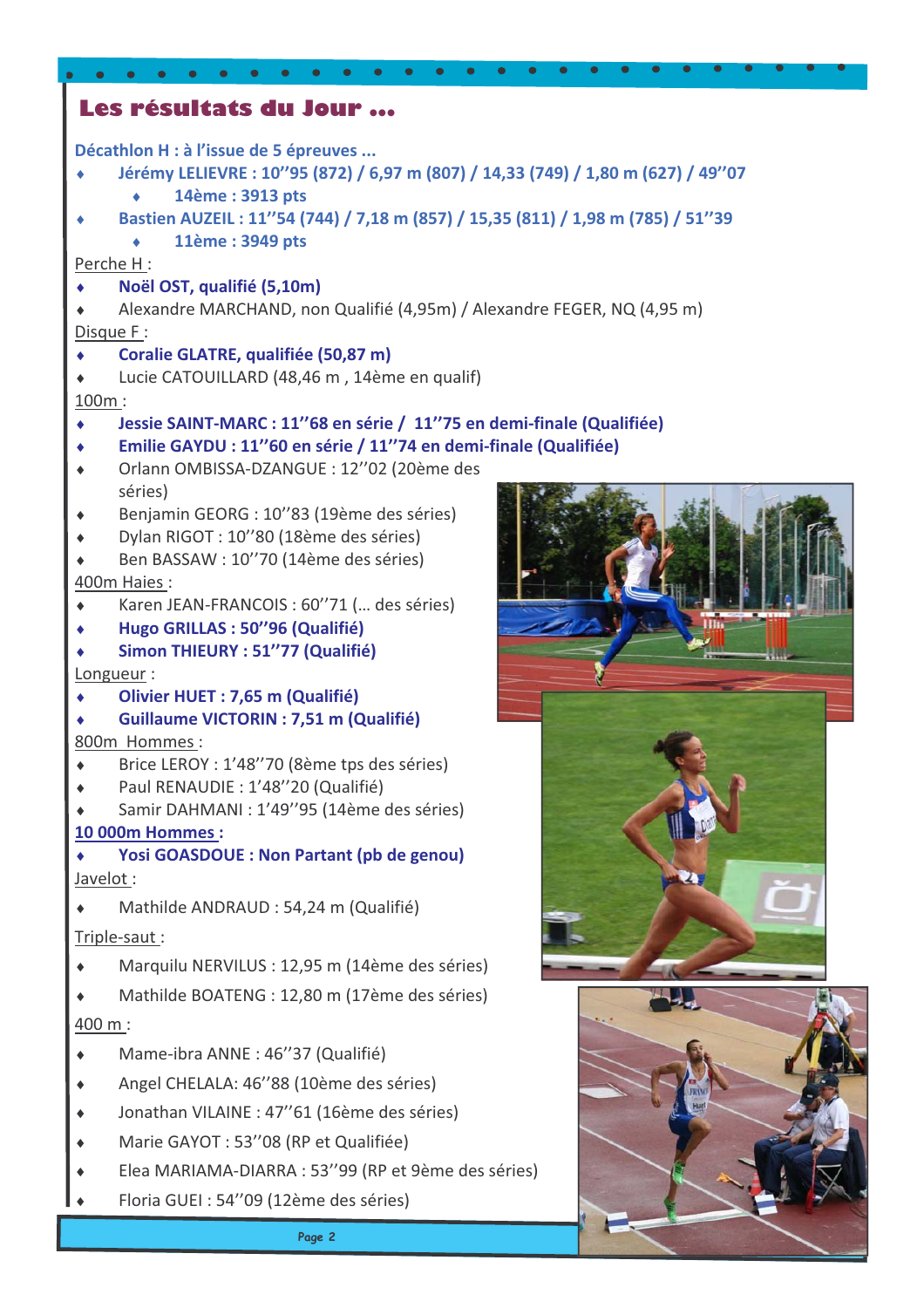# Ils rentrent en lice ou en finale, Vendredi 15 Juillet !!!

 $\mathcal{L}$ 

 $\bullet$ 

 $\bullet$  $\bullet$ 

| 10:00 …… Qualification du Poids F avec Fabienne N'GOMA $\rightarrow$ GA et Helena PEREZ $\rightarrow$ GB |  |
|----------------------------------------------------------------------------------------------------------|--|
| 10:00  Qualification au Marteau F avec Tatiana MASSAMBA → Concours de Qualif A                           |  |
| 10:05  Séries 100m Haies F avec Aisseta DIAWARA et Yariatou TOURRE (A confirmer )                        |  |
| 10:10  Qualification à la Perche F : Marion LOTOUT, Hortense LECUYOT, Anais POUMARAT                     |  |
| 10:30  Qualification Hauteur H avec Mickaël SALOMON                                                      |  |
| 10:45  Qualification sur 110m Haies H : Pascal MARTINOT-LAGARDE, Thomas DELMESTRE, Nicolas JORDAN        |  |
| 11:05 Qualification au Marteau avec Jessika GUEHASSEIM $\rightarrow$ Concours de Qualif B                |  |
| 11:15  110m Haies Décathlon avec Jérémy et Bastien                                                       |  |
| 11:45  Séries du 3000m Steeple H avec Abdelatif HADJAM, Tanguy PEPIOT et Benjamin ANDRE                  |  |
| 12:15  Disque Décathlon avec Jérémy et Bastien                                                           |  |
| 13:15  Disque Décathlon avec Jérémy et Bastien                                                           |  |
|                                                                                                          |  |
| 15:15  Perche Décathlon avec avec Jérémy et Bastien                                                      |  |
| 15:25  Disque F avec Coralie GLATRE                                                                      |  |

15:50 ........ 1/2 Finale du 400m Haies H avec Hugo GRILLAS et Simon **THIEURY** 

16:10 ........ Finale du 100 m F avec Jessie SAINT-MARC et Emilie GAYDU

- 16:55 ........ Finale du 800m H avec Paul RENAUDIE
- 17:30 ........ Javelot Décathlon avec Jérémy et Bastien
- 17:20 ........ Finale du 10,000m F avec Jennifer TAVE
- 17:35 ........ Finale du Poids Femmes .....

 $\bullet$  $\bullet$  $\bullet$ 

#### 18:20 ........ Finale de la Longueur H avec Olivier HUET et Guillaume VICTORIN

- 18:30 ........ Javelot Décathlon avec Jérémy et Bastien
- 18:25 ........ Séries du 200m Femmes : Sarah GOUJON / Emilie GAYDU / Cornnelly CALYDON
- 19:05 ........ Séries du 200m Hommes : David DORAIL / Ben BASSAW
- 19:45 ........ 1500m Décathlon avec Jérémy et Bastien



Page 3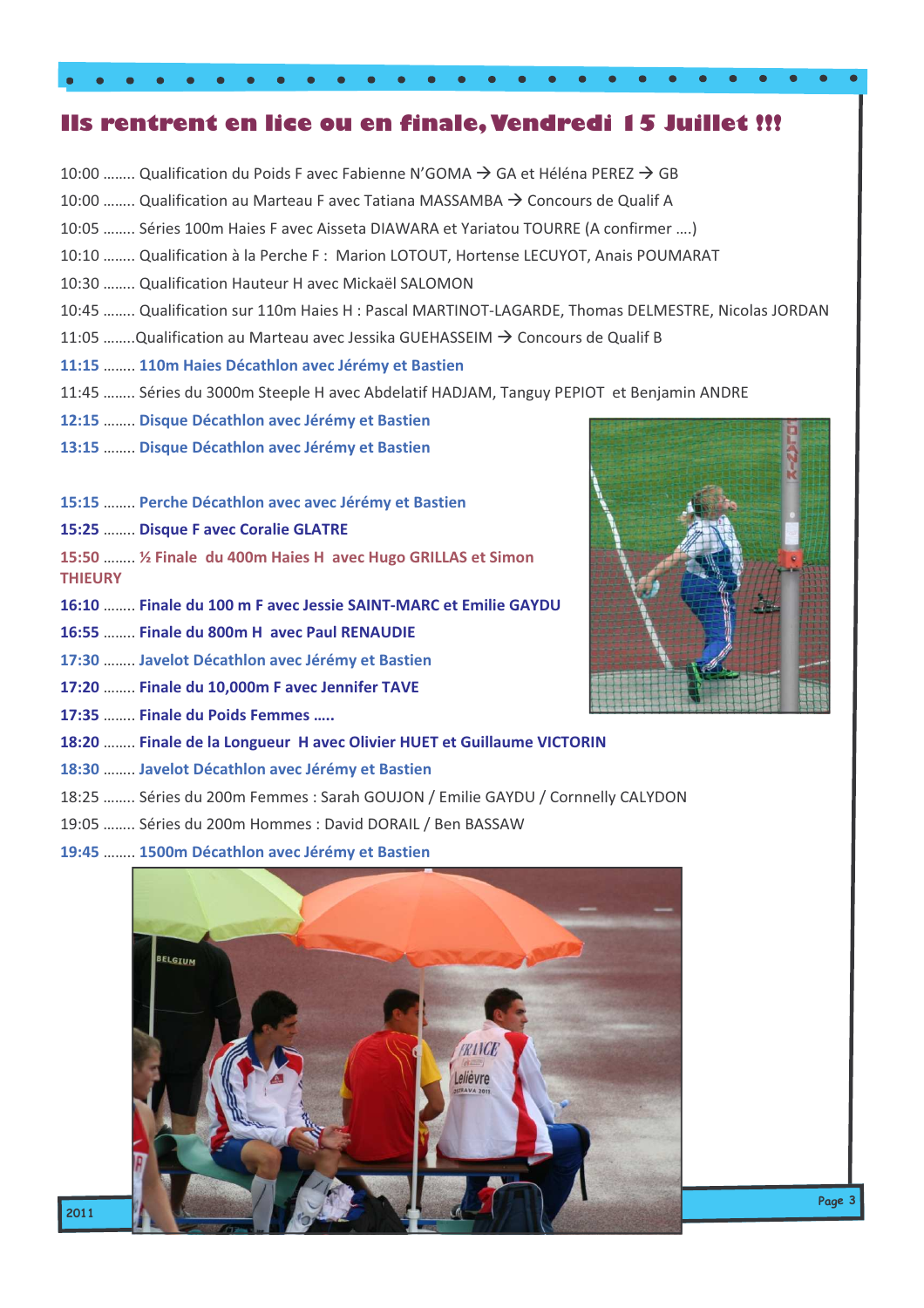Faux-départ ... les sprinters sont partis ce matin pour leur série, mais celles-ci avaient été finalement reportées à l'heure prévue pour les 1/2 finales



Le site des Championnats... http://www.ostrava2011.com/ Ou http://www.europeanathletics.org/8th-european-athleticsu23-championships.html

François GUILLEMAIN suit activement cette équipe de France! Merci pour son soutien et ses encouragements fervents plus particulièrement en direction d'Emilie MENUET; en tant qu'ancien responsable des jeunes, on en attendait pas moins ....;)

Petit Décharge d'adrénaline ... c'est ce qu'a dû ressentir l'entraîneur de Simon THIEURY, Franck NE, Mercredi soir en consultant les start-lists et ne voyant pas engagé son poulain ... un petit bugg, vite régularisé le matin de l'épreuve ...

Les pointes d'Hugo GRILLAS, oubliées sur le stade d'échauffement ont été retrouvées ... Merci Loic !!! ... Moins de chance pour Simon THIEURY, qui n'a pas encore retrouvé ses 2 dossards laissés sous la tente médicale ...



Les reconnaissez-vous? Et qui entraînent-ils ??

# **Flash entraîneurs ...**

Parmi l'encadrement

de cette équipe, d'anciens athlètes de Haut Niveau ...

Présentation ici de Walter CIOFANI, finaliste olympique à Los Angelès en 1984 !!! Pas moins de 20 sélections internationales, 6ème aux championnats du monde, 5 titres en Elite et dont le record personnel culmine à 78,50 m. Il fût recordman de France durant 7 ans !!).

Educateur sportif dans les écoles, il a pris le pari depuis 3 ans de dynamiser un centre d'entraînement dédié spécifiquement aux lancers à Bobigny. Sur le modèle de l'INSEP, des athlètes sont accueillis pour être dans des conditions optimales pour mener à bien leur double projet, sportif et universitaire. Un partenariat existe actuellement avec le rugby et 6 athlètes sont actuellement en internat.

Actuellement, ce sont 15 athlètes qui sont suivis par Walter au marteau (dont Anabelle ROLNIN, Delphine RAMOTHE, Sarah BENSAAD ...). Et Lamakoro NIARE fait partie des cadres qui dynamisent le disque et le poids sur ce centre.

Parallèlement, Walter a créé son propre club : Athletic Club Pays de Lourgues, qui drainent 200 licenciés et dont le projet de piste est proche d'aboutir après des années de quête. Bien-sûr les lancers auront toute leur place dans ce contexte !!